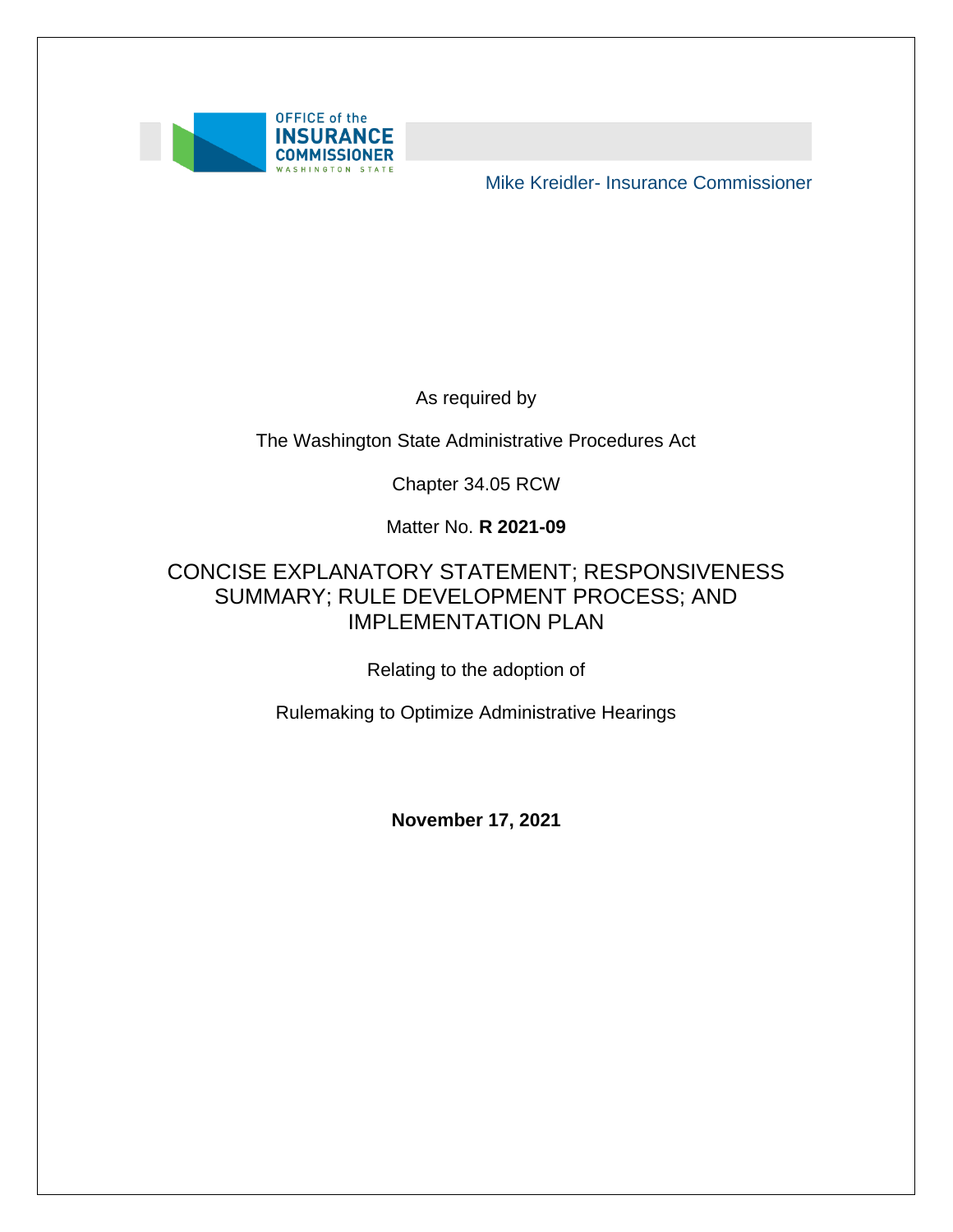### TABLE OF CONTENTS

| Section 1 | Introduction                                | pg. 3  |
|-----------|---------------------------------------------|--------|
| Section 2 | Reasons for adopting the rule               | pg. 3  |
| Section 3 | Rule development process                    | pg. 3  |
| Section 4 | Differences between proposed and final rule | pg. 5  |
| Section 5 | Responsiveness summary                      | pg. 6  |
| Section 6 | Implementation plan                         | pg. 11 |
|           | Appendix A Hearing Summary                  | pg. 12 |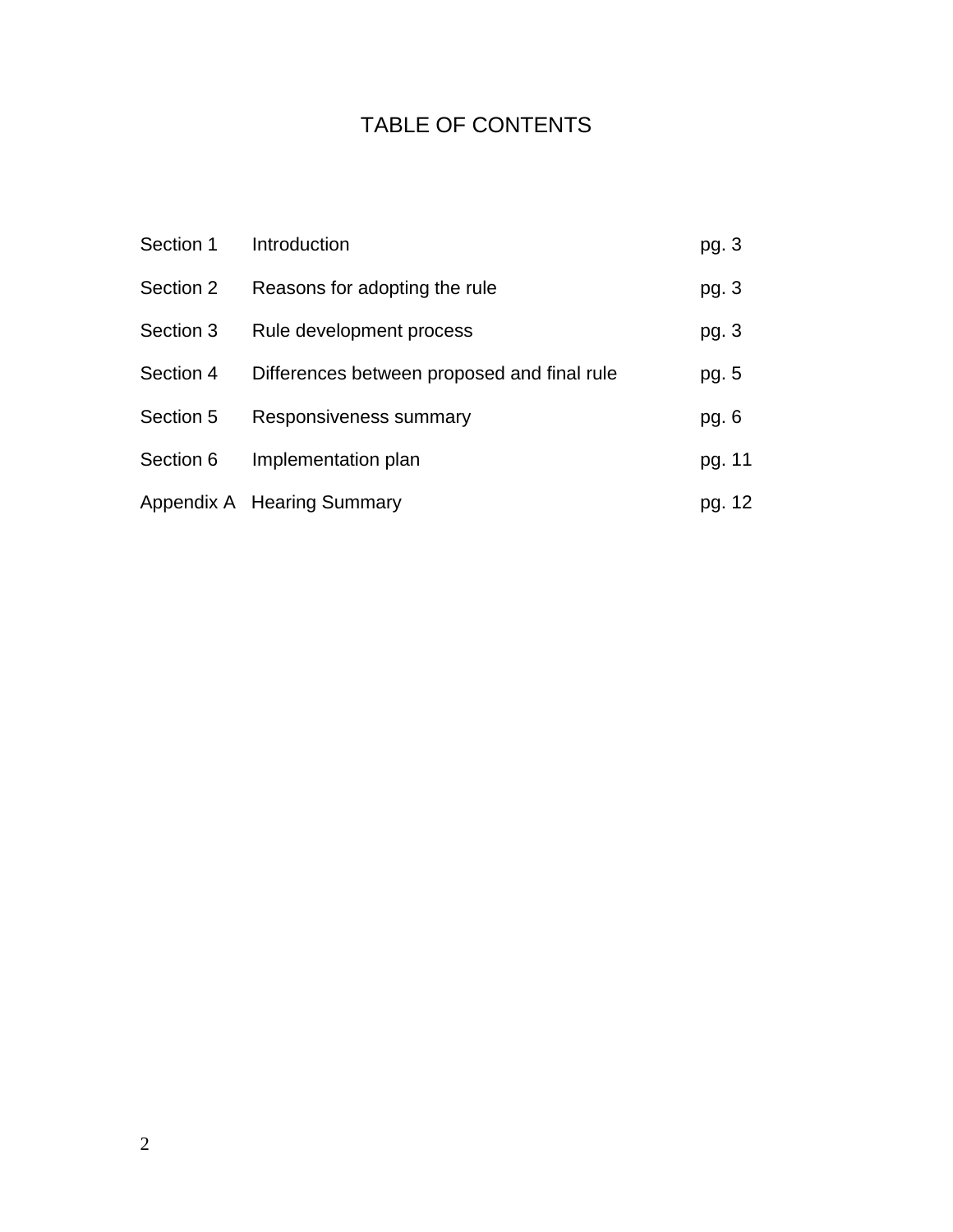## **Section 1: Introduction**

Revised Code of Washington (RCW) 34.05.325(6) requires the Office of Insurance Commissioner (OIC) to prepare a "concise explanatory statement" (CES) prior to filing a rule for permanent adoption. The CES shall:

- 1. Identify the Commissioner's reasons for adopting the rule;
- 2. Describe differences between the proposed rule and the final rule (other than editing changes) and the reasons for the differences; and
- 3. Summarize and respond to all comments received regarding the proposed rule during the official public comment period, indicating whether or not the comment resulted in a change to the final rule, or the Commissioner's reasoning in not incorporating the change requested by the comment; and
- 4. Be distributed to all persons who commented on the rule during the official public comment period and to any person who requests it.

## **Section 2: Reasons for Adopting the Rule**

Current regulations in WAC 284-02-070 incorporate by reference many of the civil discovery rules, for OIC administrative hearings. Incorporating by default the civil discovery rules causes several problems, where opposing parties engage in discovery, without requiring prior approval of the presiding officer. This results in the OIC processing excessively broad discovery requests, which do not assist the administrative hearing process and can hinder proceedings or delay agency action. The OIC is also required to reach electronic service agreements on a case-by-case basis with all opposing parties.

 avoiding delays and achieving administrative efficiencies. The reasons supporting this rulemaking proposal are to optimize discovery, such as limiting depositions, interrogatories, requests for production, and requests for admissions, and allow electronic service in all OIC hearings, in the interest of

### **Section 3: Rule Development Process**

 101), providing public notice of intent to adopt rules and initiating rulemaking on expired on July 28, 2021. Multiple comments were received on the CR-101, On July 2, 2021, the Commissioner filed a Preproposal Statement of Inquiry (CRthis topic. The CR-101 provided a comment period beyond three weeks, which which are outlined in the Responsiveness Summary (Section 5).

 On July 20, 2021, the Commissioner issued a working draft of the amended administrative hearing rules and provided public notice of the draft on the OIC regulations which presented an example of the proposed rules regarding administrative hearings. The Commissioner notified all parties interested in website. The draft was posted to the OIC website and stakeholders were notified via GovDelivery, where comments and feedback were accepted for a limited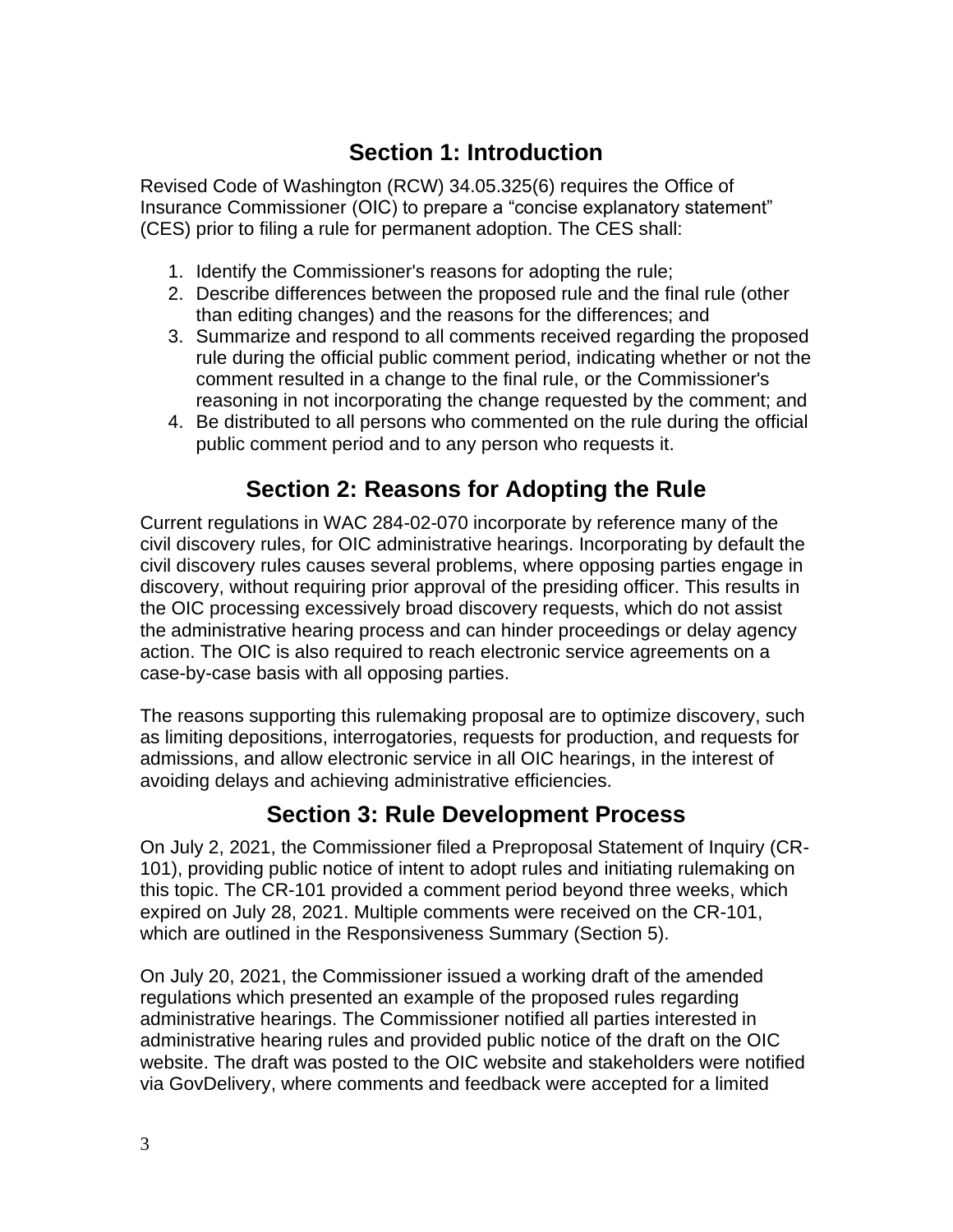period of three weeks. Multiple comments were received on the working draft, which are outlined in the Responsiveness Summary (Section 5).

On August 30, 2021, the Commissioner filed a CR-102 Proposed Rule Making. The comment period for the CR-102 was open through October 18, 2021. Multiple comments were submitted in response to the CR-102 filing, which are outlined in the Responsiveness Summary (Section 5).

On October 19, 2021, the Commissioner held a public hearing to hear testimony on the proposed rules. Several people attended the public hearing and testimony was provided from four attendees. The Hearing Summary is contained in Appendix A.

On November 17, 2021, the Commissioner will adopt the regulations proposed under R 2021-09 relating to optimizing administrative hearings, with an effective date of December 21, 2021.

The Responsiveness Summary included in Section 5 addresses all comments and testimony received in response to this rulemaking (R 2021-09).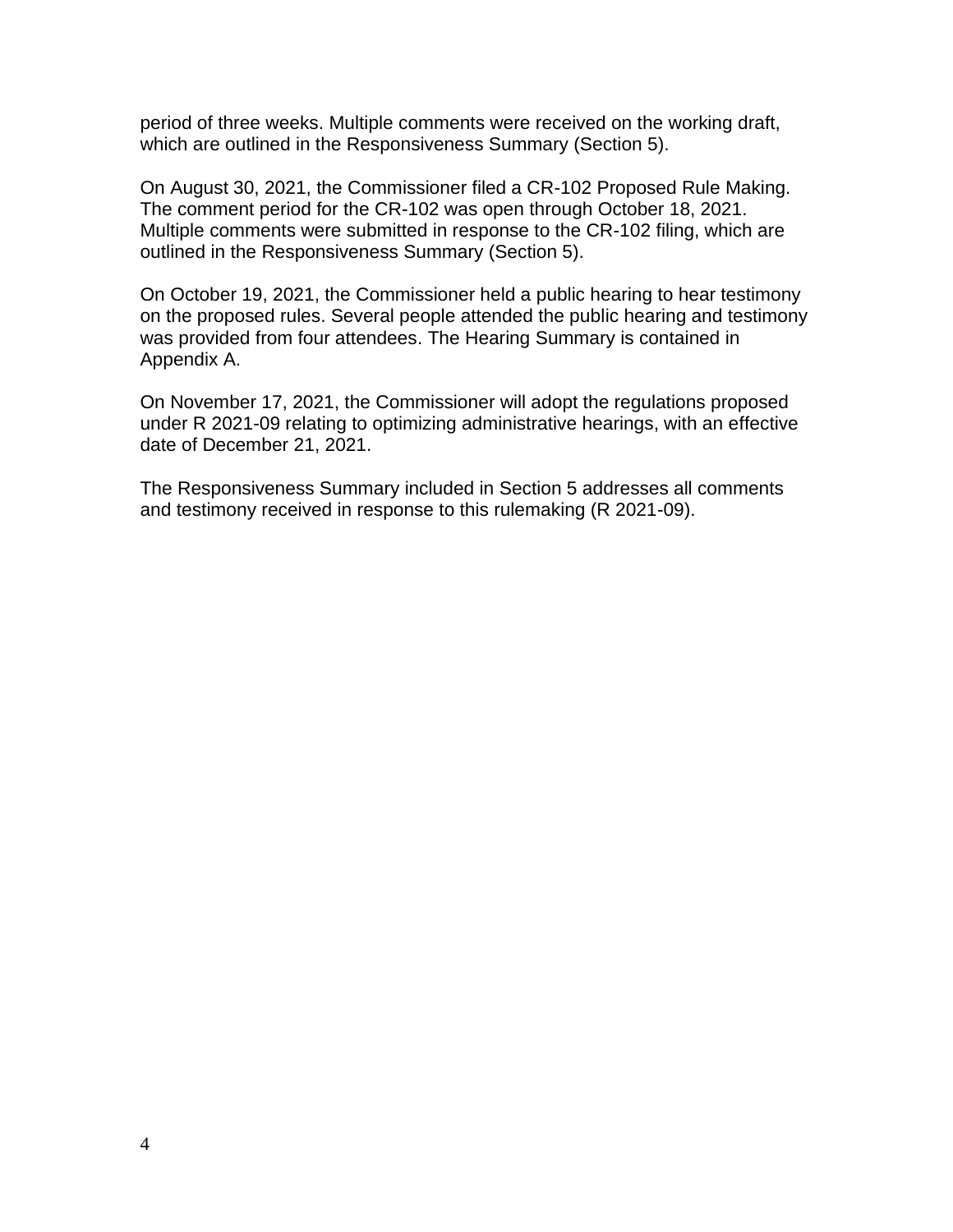**Section 4: Differences Between Proposed and Final Rule**  None.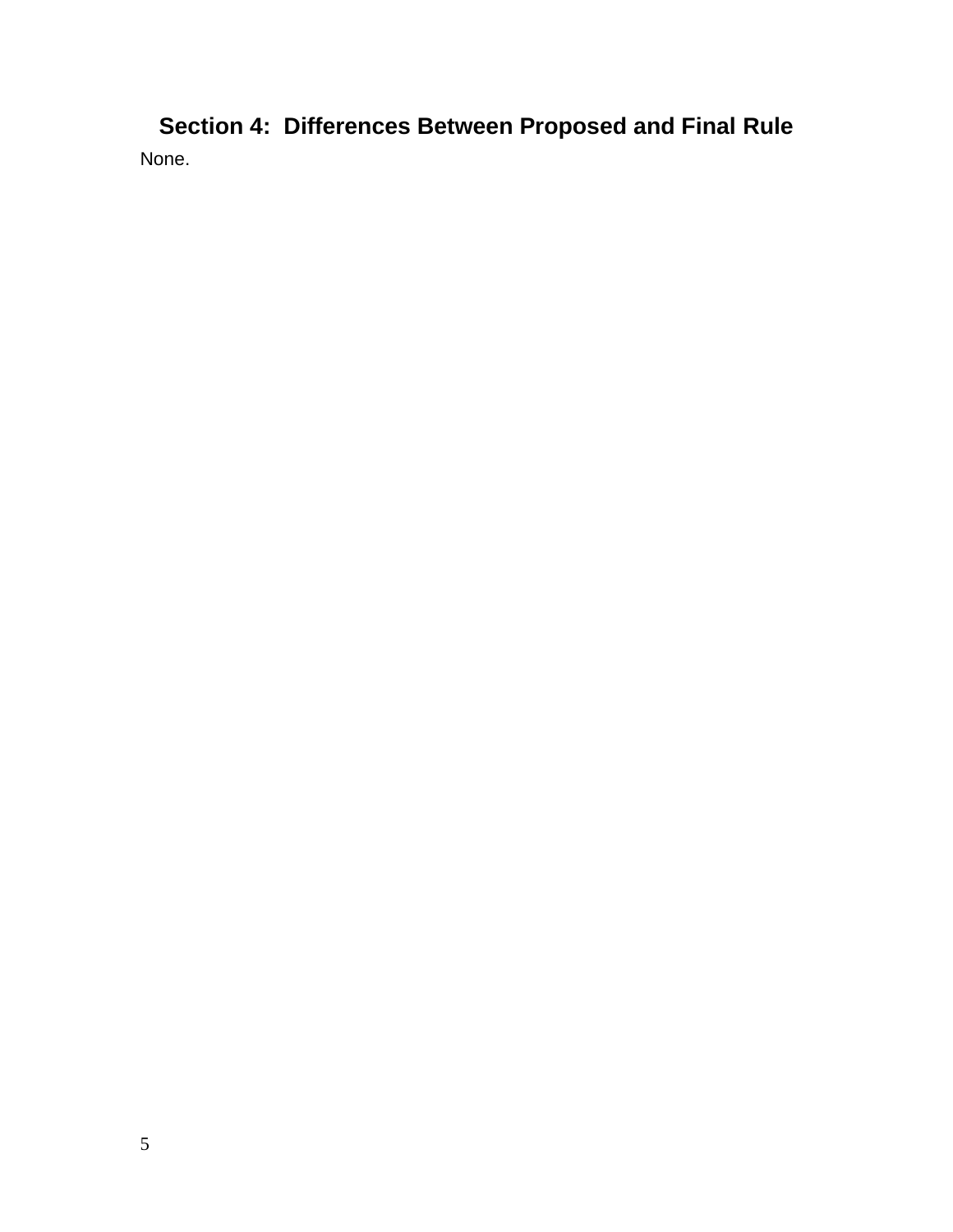# **Section 5: Responsiveness Summary**

#### **OIC Rulemaking – Comments – R 2021-09 Administrative Hearings**

| <b>Comments</b>                                                                                                                                                                                                                                                                                                                                                                                                                                                                                                                                                                                                                                                                                                                                                                                                                                                                                                                                                                                                                                                                                                                                                                                                                                                                                                                                                                                                                                                                                                                                                                                                                  | Consideration                                                                                                                                                                                                                                                                                                                  |
|----------------------------------------------------------------------------------------------------------------------------------------------------------------------------------------------------------------------------------------------------------------------------------------------------------------------------------------------------------------------------------------------------------------------------------------------------------------------------------------------------------------------------------------------------------------------------------------------------------------------------------------------------------------------------------------------------------------------------------------------------------------------------------------------------------------------------------------------------------------------------------------------------------------------------------------------------------------------------------------------------------------------------------------------------------------------------------------------------------------------------------------------------------------------------------------------------------------------------------------------------------------------------------------------------------------------------------------------------------------------------------------------------------------------------------------------------------------------------------------------------------------------------------------------------------------------------------------------------------------------------------|--------------------------------------------------------------------------------------------------------------------------------------------------------------------------------------------------------------------------------------------------------------------------------------------------------------------------------|
| Comments received pertaining to the OIC's rulemaking on<br>Administrative Hearings, and how this could adversely impact<br>insurers in matters where Administrative Hearings are necessary. In<br>detail, the commenter raised concerns about limiting discovery in all<br>administrative hearings, as they believe this could dramatically<br>restrict litigant rights under the Administrative Procedures Act<br>(APA). The commenter mentioned that current state law and<br>regulations already provide OIC with discretion to manage discovery<br>requests or abuses.                                                                                                                                                                                                                                                                                                                                                                                                                                                                                                                                                                                                                                                                                                                                                                                                                                                                                                                                                                                                                                                       | Comments considered with no<br>resulting changes to the rules.<br>Washington State agencies may by<br>rule determine whether or not<br>discovery is to be available in<br>adjudicative proceedings, and which<br>forms of discovery may be used<br>$(RCW 34.05.446(2))$ .                                                      |
| The commenter believes the proposed rules are unnecessary and<br>could jeopardize the appearance and actual fairness state agencies<br>must provide in administrative hearings under the APA.                                                                                                                                                                                                                                                                                                                                                                                                                                                                                                                                                                                                                                                                                                                                                                                                                                                                                                                                                                                                                                                                                                                                                                                                                                                                                                                                                                                                                                    |                                                                                                                                                                                                                                                                                                                                |
| The commenter is concerned these rules would drastically restrict<br>discovery in all insurance administrative hearings; The commenter<br>asserts litigant rights under the APA would be restricted with<br>discovery limitations in these rules. Both the APA and OIC rules<br>permit discovery with Civil Rules; Comments mention state laws<br>and rules already afford the OIC discretion to limit discovery on a<br>case-by-case basis; Comments state the wholesale restriction on<br>discovery would potentially violate the APA, in providing actual<br>fairness and the appearance of fairness in administrative processes;<br>Comments assert the proposed regulations could be<br>unconstitutional, as they affect protected property rights, such as a<br>certificate of authority, or interest in rate/form filings; Comment -<br>"The proposed regulations appear to conflict with the APA and <i>RCW</i><br>34.05.437(1) The presiding officer, at appropriate stages of the<br>proceedings, shall give all parties full opportunity to submit and<br>respond to pleadings, motions, objections, and offers of settlement.<br>Comment - There is no need for OIC to restrict the discovery rights;<br>and Comment - Should the Commissioner seek to address<br>discovery abuse in a case, his internal hearing officer already<br>possesses the ability on a case-by-case basis to manage the<br>parties in terms of both discovery abuse remedies and permission<br>needed in an individual matter for things such as issuing a<br>subpoena. See, RCW 34.05.446(3) and WAC 284-02-070(2)(e)(i)<br>through (iii)" | Comments considered with no<br>resulting changes to the rules.<br>Rulemaking authority on the topics of<br>administrative adjudicative<br>proceedings and discovery is<br>delegated to state agencies by the<br>APA. Discovery under the APA is<br>conditioned upon the state agency's<br>associated rules (RCW 34.05.446(2)). |
| Comments in opposition, based on severely limiting the rights of<br>"the accused" with concerns on property rights, limits on the<br>Administrative Procedure Act (APA), protective orders, and the<br>Rules of Civil Procedure. Requests rules to be withdrawn.                                                                                                                                                                                                                                                                                                                                                                                                                                                                                                                                                                                                                                                                                                                                                                                                                                                                                                                                                                                                                                                                                                                                                                                                                                                                                                                                                                 | Comments considered with no<br>resulting changes to the rules.<br>Comments communicate concerns<br>that these regulations would unfairly<br>limit litigants' abilities in cases with<br>OIC under the APA. The commenters<br>raise several concerns with the limited                                                           |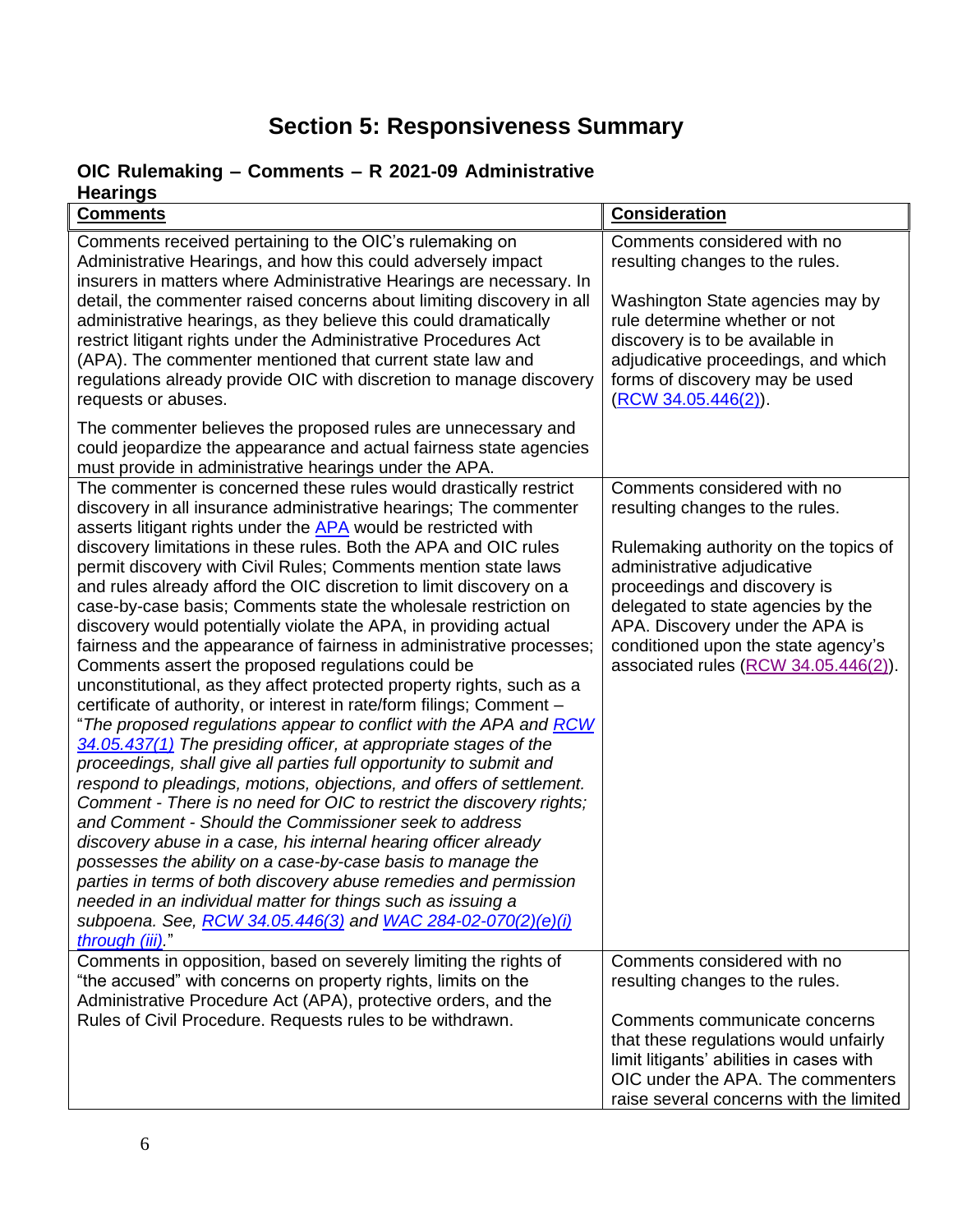|                                                                                                                                                                                                                                                                                                                                                                                                                                                                                                                                                                                                                                                                                                                                                                                                                                                                                                       | fairness and ability to conduct<br>discovery if depositions are removed<br>as a discovery tool. The commenters<br>also mention that current authorities<br>already afford the OIC abilities to limit<br>discovery $(RCW 34.05.446(3)$ and<br>(WAC 284-02-070(2)(e)(iii)).<br>This rulemaking will not remove<br>depositions as a discovery tool. This<br>rulemaking has been strategically<br>drafted and will apply fairly to all<br>affected parties. |
|-------------------------------------------------------------------------------------------------------------------------------------------------------------------------------------------------------------------------------------------------------------------------------------------------------------------------------------------------------------------------------------------------------------------------------------------------------------------------------------------------------------------------------------------------------------------------------------------------------------------------------------------------------------------------------------------------------------------------------------------------------------------------------------------------------------------------------------------------------------------------------------------------------|---------------------------------------------------------------------------------------------------------------------------------------------------------------------------------------------------------------------------------------------------------------------------------------------------------------------------------------------------------------------------------------------------------------------------------------------------------|
|                                                                                                                                                                                                                                                                                                                                                                                                                                                                                                                                                                                                                                                                                                                                                                                                                                                                                                       | This rulemaking is authorized by the<br>APA, including RCW 34.05.446(2)<br>"An agency may by rule determine<br>whether or not discovery is to be<br>available in adjudicative proceedings,<br>and if so, which forms of discovery<br>may be used" and RCW 34.05.446(3),<br>which states "Except as otherwise<br>provided by agency rules, the<br>presiding officer may decide to permit<br>the taking of depositions"                                   |
| Comments - "This rule should be rejected. A license or the right to<br>exercise a profession is an important right for all. At no time should<br>we ever remove a license from someone unless we have truly prove<br>they have done something wrong that makes them dangerous to<br>others."<br>"Depositions are a powerful tool to make sure the accuser of<br>someone, for the removal of the license, is actually truthful and the<br>process is done in openness. Along with this the burden of proof<br>should be higher than a mere preponderance of evidence. A license<br>is something someone invested in and an important right to earn<br>income. Please stop this rule.<br>Administrative efficiency should never be pursued at the expense of<br>someone else's rights. Remember OIC's constitution makes the first<br>duty of government to protect the individual and not efficiency." | Comments considered with no<br>resulting changes to the rules.<br>Depositions will still be available as a<br>limited discovery tool and the<br>proposed rules do not remove or<br>erode rights of parties in<br>administrative adjudicative hearings.                                                                                                                                                                                                  |
| Comments in opposition, due to lack of input/participation from the<br>WSBA, requests an explanation of the reasons for the changes, and<br>state the rules are unnecessary, and should be outweighed by the<br>negative affect it will have on WSBA members.                                                                                                                                                                                                                                                                                                                                                                                                                                                                                                                                                                                                                                         | Comments considered with no<br>resulting changes to the rules.<br>OIC appreciates the feedback<br>provided by this comment.                                                                                                                                                                                                                                                                                                                             |
| Comments in opposition, based on a number of perceived<br>substantive legal issues related to a blanket restriction on discovery<br>in all administrative hearings. The commenter suggests that these<br>restrictions would limit a party's protected rights to a full and fair<br>hearing, which could involve property. Contends that under the<br>APA, any agency rulemaking affecting administrative hearings, must                                                                                                                                                                                                                                                                                                                                                                                                                                                                               | Comments considered with no<br>resulting changes to the rules.<br>The proposed rules do not offer a<br>blanket restriction on discovery in all<br>administrative hearings. Instead, the                                                                                                                                                                                                                                                                 |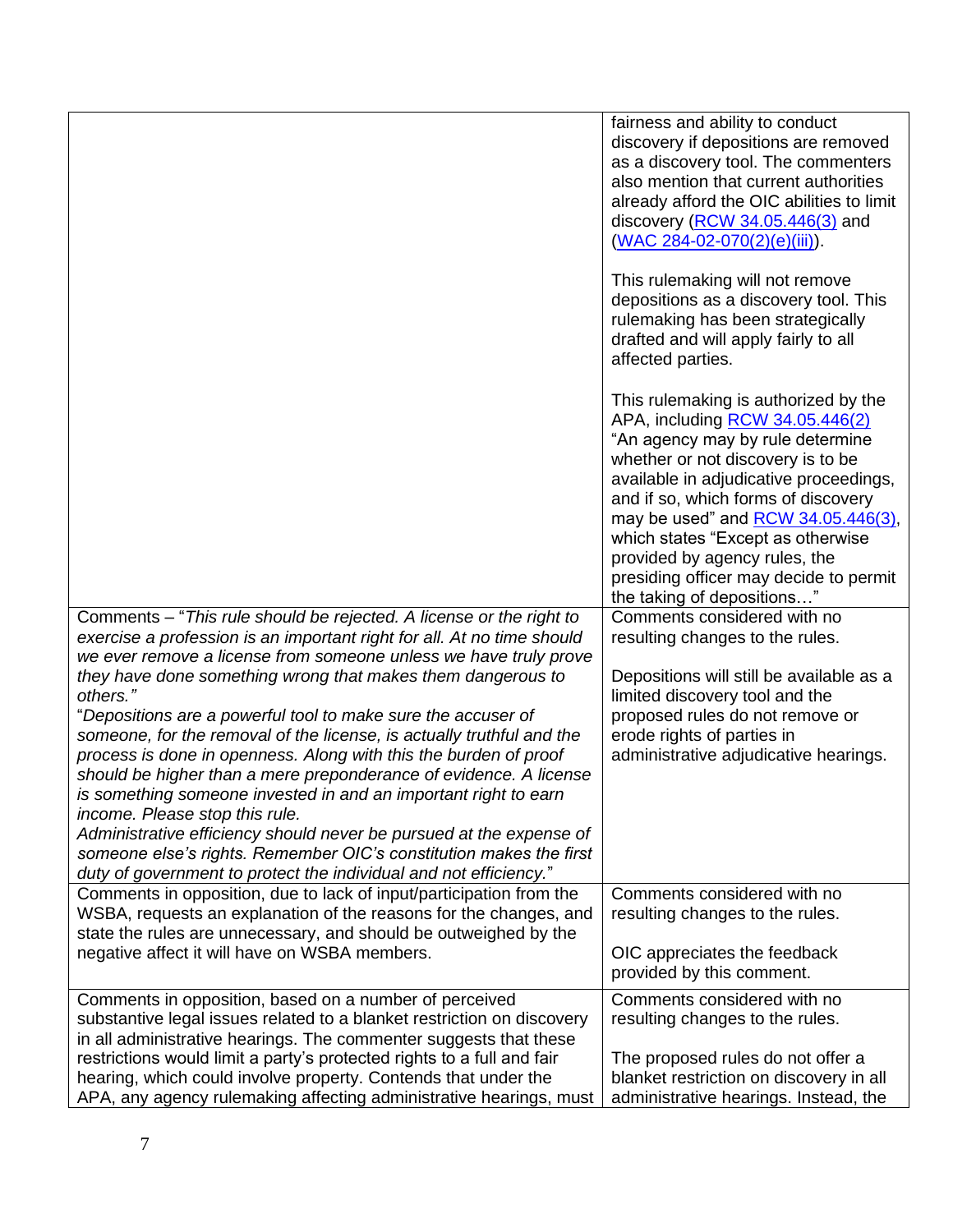|           | afford all parties the full opportunity to submit and respond to<br>pleadings, motions, objections, and offers of settlement (RCW<br>34.05.437(1)), which the commenter believes will be impeded by<br>these rules. Mentions the current authorities/abilities to limit<br>discovery. Requests withdrawal of the rulemaking.                                                                                                                                                                                                                                                                    | proposed regulations provide<br>discovery limitations for the different<br>discovery tools to be used in<br>administrative adjudicative<br>proceedings.<br>These rules will not affect other<br>administrative hearings or discovery<br>related to rule-making hearings (WAC<br>$284 - 02 - 070(1)$                                                                                                      |
|-----------|-------------------------------------------------------------------------------------------------------------------------------------------------------------------------------------------------------------------------------------------------------------------------------------------------------------------------------------------------------------------------------------------------------------------------------------------------------------------------------------------------------------------------------------------------------------------------------------------------|----------------------------------------------------------------------------------------------------------------------------------------------------------------------------------------------------------------------------------------------------------------------------------------------------------------------------------------------------------------------------------------------------------|
| $\bullet$ | Comments submitted with concerns regarding insurers being<br>hindered in meaningfully participating in contested cases. Urges<br>OIC to withdraw R 2021-09.                                                                                                                                                                                                                                                                                                                                                                                                                                     | Comments considered with no<br>resulting changes to the rules.                                                                                                                                                                                                                                                                                                                                           |
| $\bullet$ | Comment - "The OIC and Administrative Hearing Purpose -<br>Published on OIC's website "for the presiding officer to be<br>presented with all pertinent information in order to make the best<br>decision." https://www.insurance.wa.gov/about-administrative-<br>hearings                                                                                                                                                                                                                                                                                                                       | OIC carefully considered these<br>comments, but concluded there is no<br>reason to alter OIC's course of<br>rulemaking on administrative<br>hearings.                                                                                                                                                                                                                                                    |
|           | Comments – "This goal can never be met if insurers are<br>$\circ$<br>prohibited from gathering documentation necessary to<br>present "all pertinent information" to the presiding officer."<br>Improper Notice of Rulemaking - Comments state that OIC's<br>notice fails to explain how these statues support the agency's<br>proposed action. The proposed rulemaking would severely limit,<br>if not eliminate, the opportunity for regulated entities to "respond,<br>present evidence and argument, conduct cross-examination,<br>and submit rebuttal evidence" by foreclosing discovery of | Under the APA, discovery is limited to<br>what the agency allows via rule (RCW)<br>$34.05.446(2)$ . This rulemaking<br>attempts to achieve efficiencies and<br>allows the agency to focus more on<br>adjudicating the actual issues in a<br>given case, rather than investing time<br>and resources on extraneous matters.                                                                               |
| $\bullet$ | relevant evidence. The CR-101 Notice asserts that the<br>Commissioner is considering the rulemaking "to improve<br>administrative hearings, discovery and service processes" but<br>does not identify deficiencies in the administrative hearing<br>process itself that require "improvement."<br>Existing authorities provide sufficient recourse. (Default<br>discovery limitation versus individual case remedies.)<br>"Administrative efficiencies must not come at the expense of<br>transparency, fairness and insurer due process protection                                             | The proposed regulations will not<br>completely eliminate depositions, but<br>instead changes the default rule,<br>requiring opposing parties to request<br>this additional discovery tool and bear<br>the burden for establishing its<br>necessity and unavailability by other<br>means. The other forms of discovery<br>including interrogatories, requests for                                        |
|           | rights."<br>"Restricting adjudicative hearing discovery will prevent<br>development of an adequate record for judicial review."                                                                                                                                                                                                                                                                                                                                                                                                                                                                 | production, and requests for<br>admissions, will still be available.<br>The proposed regulations will also<br>limit the frequency of other forms of<br>discovery (interrogatories, requests<br>for productions, and requests for<br>admissions) to ten requests per<br>discovery form, in an attempt to avoid<br>waste, achieve administrative<br>efficiencies, and align with statutory<br>authorities. |
|           |                                                                                                                                                                                                                                                                                                                                                                                                                                                                                                                                                                                                 | These efforts will optimize the<br>administrative hearing process for all                                                                                                                                                                                                                                                                                                                                |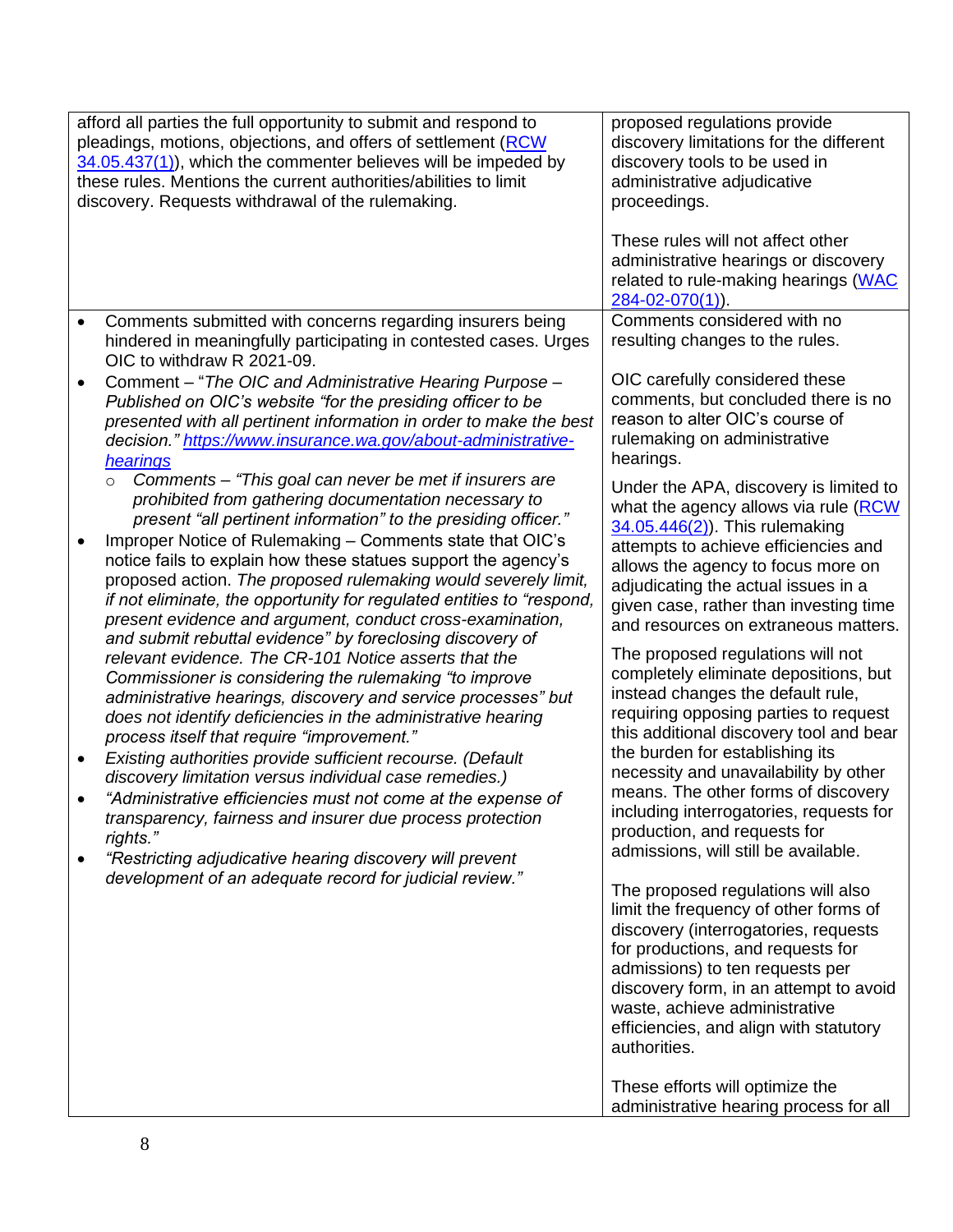|                                                                                                                                                                                                                                                                                     | affected parties, including authorizing<br>electronic service.                                                                                                                                                                                                           |
|-------------------------------------------------------------------------------------------------------------------------------------------------------------------------------------------------------------------------------------------------------------------------------------|--------------------------------------------------------------------------------------------------------------------------------------------------------------------------------------------------------------------------------------------------------------------------|
| Commenter communicated concerns with limiting discovery, when<br>APA affords litigants rights to address and respond fully to all<br>allegations and pleadings. Additionally, mentions APA's actual and<br>appearance of fairness standard, as well as constitutional<br>arguments. | Comments considered with no<br>resulting changes to the rules.                                                                                                                                                                                                           |
| Commenter expanded on previous objections to rulemaking,<br>referencing restrictions to all pertinent information in hearings, notes                                                                                                                                                | Comments considered with no<br>resulting changes to the rules.                                                                                                                                                                                                           |
| that the commissioner's authority will not be reduced,<br>communicates issues with authorizing discovery types, and argues<br>an incomplete record will be left for judicial review.                                                                                                | Under the proposed rules, if<br>depositions are necessary, then they<br>can be requested, and if approved,<br>then included in the record for judicial<br>review.                                                                                                        |
|                                                                                                                                                                                                                                                                                     | The proposed regulations apply<br>evenly to entities regulated under Title<br>48 RCW, and the OIC, in cases<br>involving administrative adjudicative<br>proceedings, conducted under the<br>Administrative Procedure Act<br>(Chapter 34.05 RCW) and Chapter<br>48.04 RCW |
| Commenter discussed legal issues such as the proposed<br>regulations overriding the APA, rulemaking beyond OIC's scope of<br>authority, and argues that language for precedence is against<br>controlling case law.                                                                 | Comments considered with no<br>resulting changes to the rules.                                                                                                                                                                                                           |
| Commenter communicates concerns with limits on discovery, which<br>commenter believes could lead to a lack of accountability.<br>Additionally, comments state that current authorities provide<br>methods to optimize discovery and avoid delays.                                   | Comments considered with no<br>resulting changes to the rules.                                                                                                                                                                                                           |
| Commenter submitted statements to include issues with limiting<br>discovery in all hearings, constitutional due process arguments                                                                                                                                                   | Comments considered with no<br>resulting changes to the rules.                                                                                                                                                                                                           |
| (Fifth and Fourteenth Amendment), removing due process rights<br>(such as fairness in fact and appearance of fairness), and that OIC<br>has the ability to limit discovery under the current authorities (RCW<br>34.05.446, WAC 284-02-070(2)(e)(iii)).                             | The proposed regulations will change<br>the default rule, requiring opposing<br>parties to request this additional<br>discovery tool and bear the burden for<br>establishing its necessity and<br>unavailability by other means.                                         |
|                                                                                                                                                                                                                                                                                     | The other forms of discovery including<br>interrogatories, requests for<br>production, and requests for<br>admissions, will still be available.                                                                                                                          |
| Comments include support for the authorization of electronic<br>service, but recommend rejection of the rest of the proposed                                                                                                                                                        | Comments considered with no<br>resulting changes to the rules.                                                                                                                                                                                                           |
| regulations. The recommendation for rejection is due to concerns of                                                                                                                                                                                                                 |                                                                                                                                                                                                                                                                          |
| due process, litigation standards, fairness, and overruling the APA.                                                                                                                                                                                                                |                                                                                                                                                                                                                                                                          |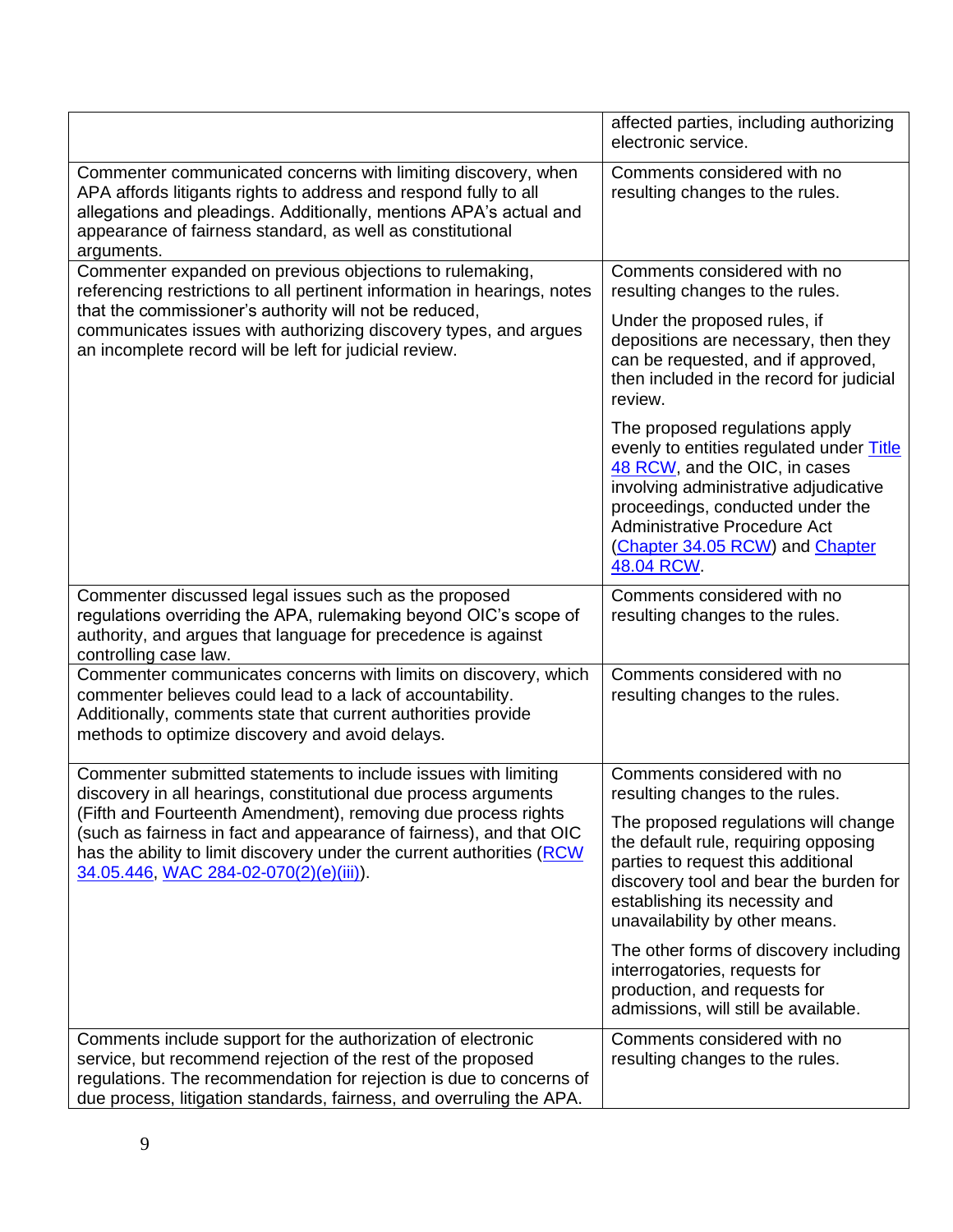| The commenter has attached redacted depositions to reinforce their<br>points and also mentioned that there already exist provisions in<br>place to protect the OIC from abusive litigants, such as protective<br>orders.                                                                                                    |                                                                                                                                                                                                                                                                                                                                                                                                                                                                                                                                                                                                                                                                                                                                                                                                           |
|-----------------------------------------------------------------------------------------------------------------------------------------------------------------------------------------------------------------------------------------------------------------------------------------------------------------------------|-----------------------------------------------------------------------------------------------------------------------------------------------------------------------------------------------------------------------------------------------------------------------------------------------------------------------------------------------------------------------------------------------------------------------------------------------------------------------------------------------------------------------------------------------------------------------------------------------------------------------------------------------------------------------------------------------------------------------------------------------------------------------------------------------------------|
| Multiple commenters communicated concerns with the proposed<br>regulations appearing imbalanced or unfair. These commenters<br>seem to have taken the position that the discovery limitations<br>contained in the proposed rules will only apply to entities regulated<br>under Title 48 RCW and will not apply to the OIC. | Comments considered with no<br>resulting changes to the rules.<br>The proposed regulations apply<br>equally to entities regulated under<br>Title 48 RCW, as well as the OIC, in<br>cases involving administrative<br>adjudicative proceedings, conducted<br>under the Administrative Procedure<br>Act (Chapter 34.05 RCW) and<br>Chapter 48.04 RCW. The proposed<br>regulations are strategically located<br>within a section of the WAC, which<br>provides regulatory duties for both the<br>OIC and opposing parties (WAC 284-<br>$02-070$ ) in these cases.<br>There are no exemptions, exceptions,<br>disclaimers, qualifiers, or other<br>discovery provisions contained in the<br>proposed rules that provide the OIC<br>will not adhere to the same authorities<br>and regulations in these cases. |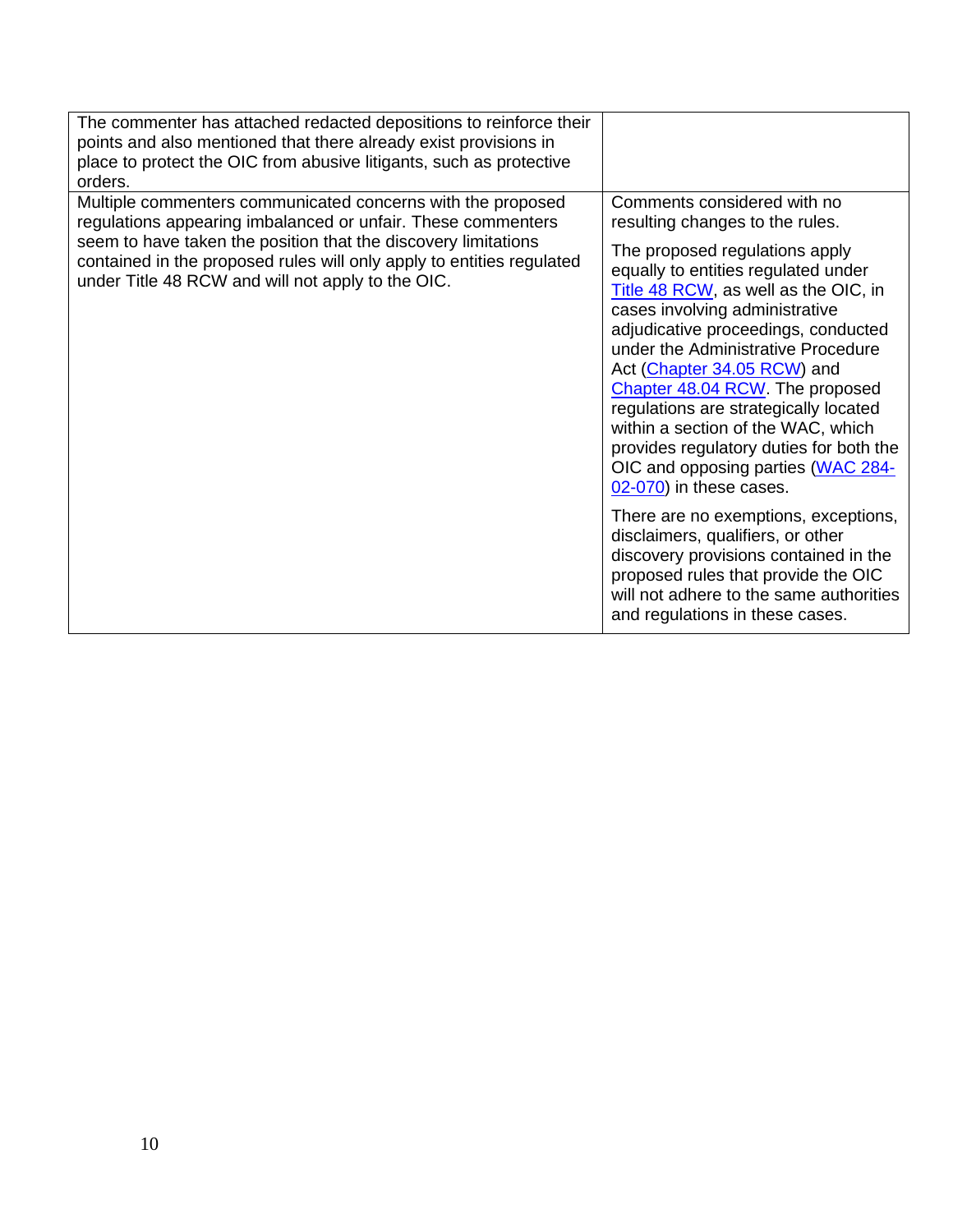## **Section 6: Implementation Plan**

#### **A. Implementation and enforcement of the rule.**

After the permanent rule is filed and adopted with the Office of the Code Reviser:

- Policy staff will distribute copies of the final rule and the Concise Explanatory Statement to all interested parties through the State's Gov Delivery email system.
- • The CR-103 documents and adopted permanent rule will be posted on the Office of the Insurance Commissioner's website.
- **B. How the Agency intends to inform and educate affected persons about the rule.**

| <b>Type of Inquiry</b>     | <b>Division</b>            |
|----------------------------|----------------------------|
| <b>Consumer assistance</b> | <b>Legal Affairs</b>       |
| <b>Rule content</b>        | Policy                     |
| <b>Authority for rules</b> | Policy                     |
| <b>Enforcement of rule</b> | <b>Legal Affairs</b>       |
| <b>Market Compliance</b>   | <b>Company Supervision</b> |

#### **C. How the Agency intends to promote and assist voluntary compliance for this rule.**

The agency will provide instructions, guidance, and customer service to Title 48 RCW regulated entities, and all other affected parties.

#### **D. How the Agency intends to evaluate whether the rule achieves the purpose for which it was adopted.**

The agency will continuously monitor administrative adjudicative hearings for efficiencies present in proceedings and achieved through optimized discovery and electronic service.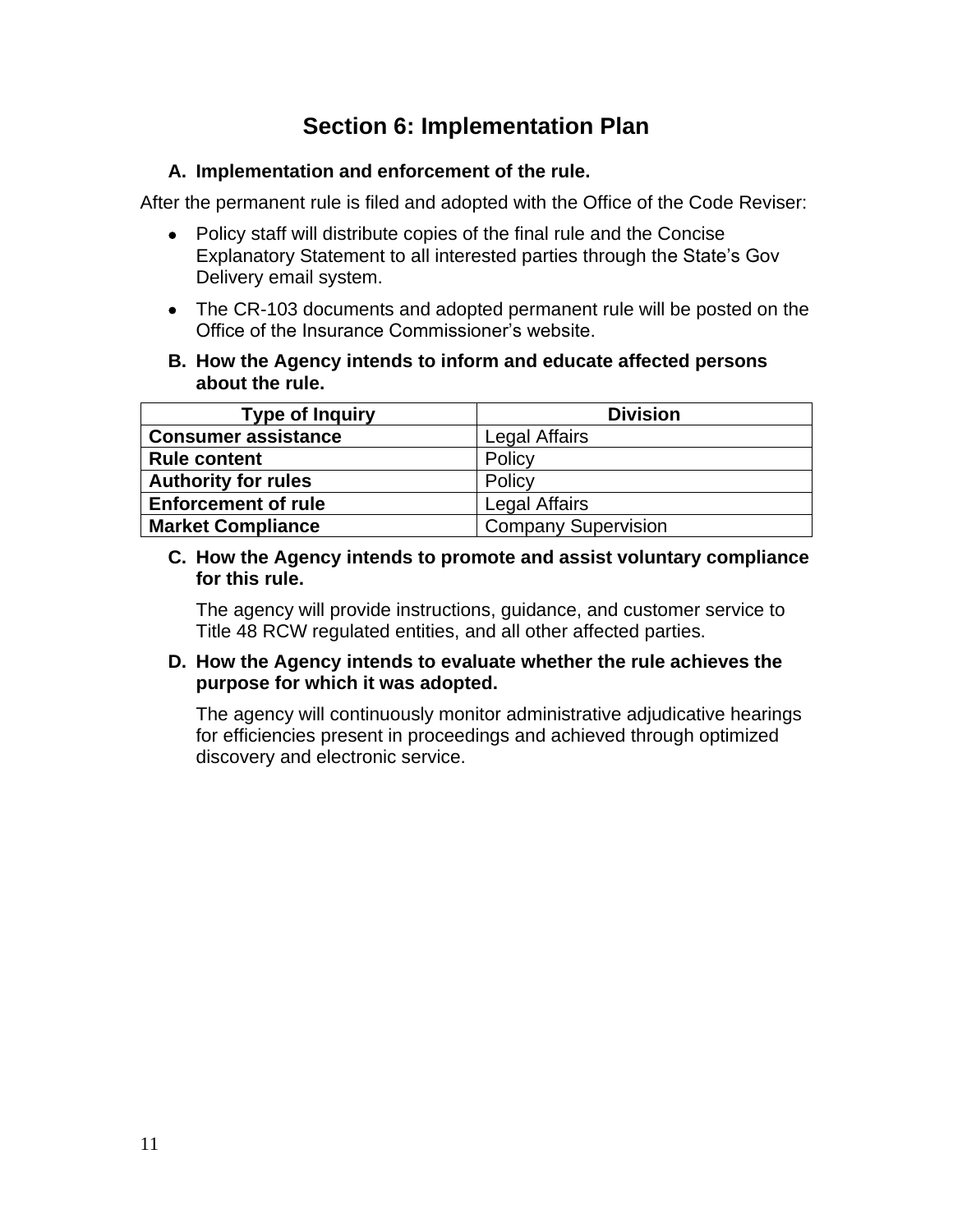## **Appendix A**

## **CR-102 Hearing Summary**

| <b>Summarizing Memorandum</b>                                                                                                                                                                            |
|----------------------------------------------------------------------------------------------------------------------------------------------------------------------------------------------------------|
| <b>To: Mike Kreidler</b><br><b>Insurance Commissioner</b>                                                                                                                                                |
| From: Michael Walker, Policy Analyst<br><b>Presiding Official, Hearing on Rule-making</b>                                                                                                                |
| <b>Matter No. R 2021-09</b>                                                                                                                                                                              |
| Topic of Rule-making: Administrative Hearing Rules in WAC 284-02-070                                                                                                                                     |
| This memorandum summarizes the hearing on the above-named rule making,<br>held on October 19, 2021, at 10:00 AM over which I presided in your stead.                                                     |
| The following agency personnel were present:                                                                                                                                                             |
| Policy Analyst, Michael Walker                                                                                                                                                                           |
| Administrative Assistant 2, Jesse Wolff                                                                                                                                                                  |
| Attorney Manager, Darryl Coleman                                                                                                                                                                         |
| Holding Company Manager, Ron Pastuch<br>Presiding Officer, Julia Eisentrout                                                                                                                              |
| Paralegal 2, Rebekah Carter                                                                                                                                                                              |
| In attendance and testifying:<br>Mel Sorensen - (Testified in Opposition)<br>Kenton Brine - (Testified in Opposition)<br>Bill Head - (Testified in Opposition)<br>Noah Davis - (Testified in Opposition) |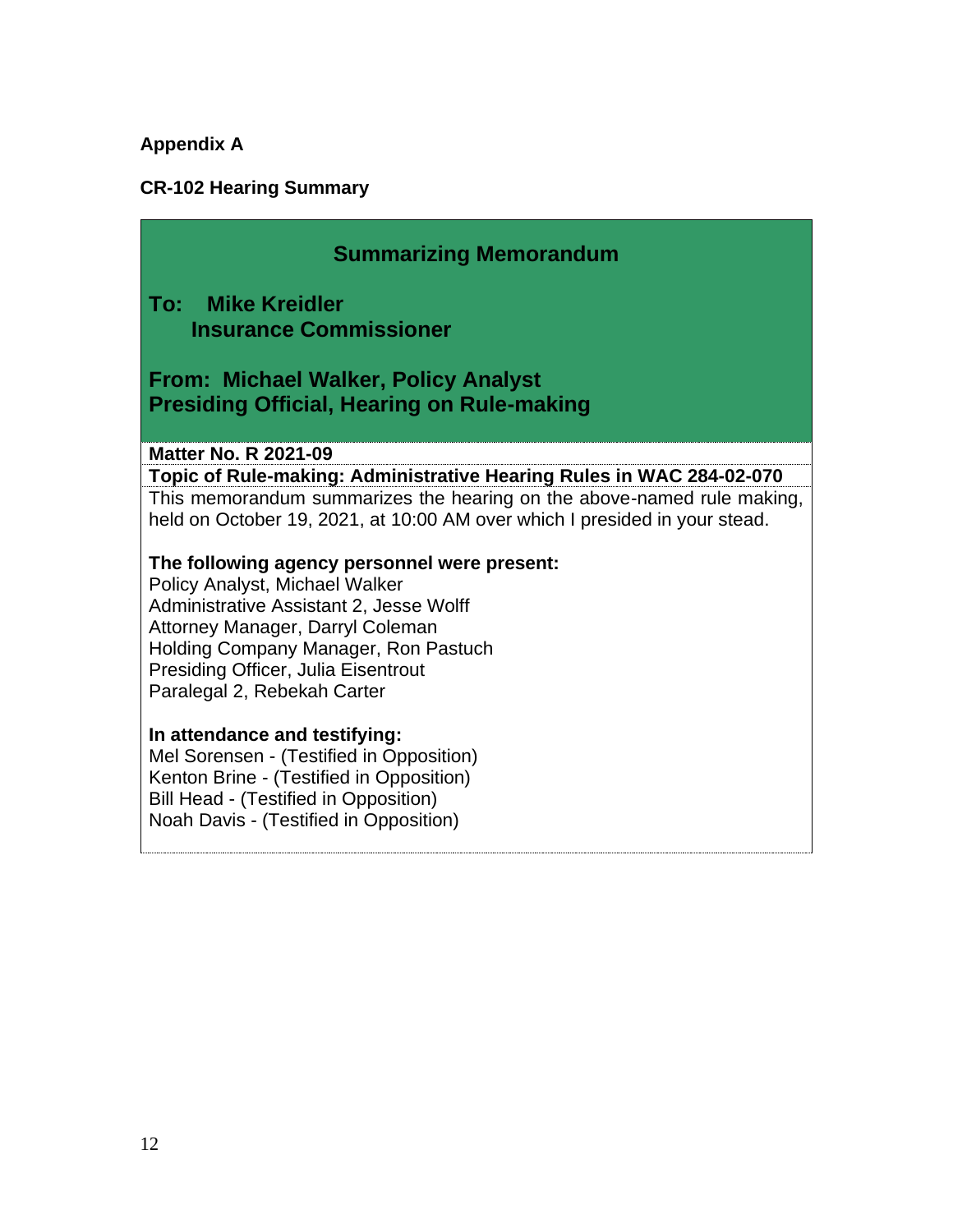#### **Contents of the presentations made at hearing:**

- Mel Sorenson
	- o Presented testimony with contents that substantially aligned with information included in previously submitted comments. Referenced previous comment letters, which are included in the administrative record for this rulemaking, and are published on the OIC website.
		- **EXECT** Testimony provided included a belief that the proposed rules are unnecessary and could jeopardize the appearance and actual fairness state agencies must provide in administrative hearings under the APA (RCW 34.05.449(2)). The proposed regulations appear to conflict with the APA and [RCW 34.05.437](https://app.leg.wa.gov/rcw/default.aspx?cite=34.05.437) The presiding officer, at appropriate stages of the proceedings, shall give all parties full opportunity to submit and respond to pleadings, motions, objections, and offers of settlement. What goes along with the idea of presenting relevant evidence is the ability to gather relevant evidence. That is the function of discovery. The proposed rules, as drafted, appear unbalanced. The but they do limit the regulated entities' abilities to conduct discovery. If the rules were intended to apply evenly to the OIC and regulated rules do not restrict the OIC's authority or ability to conduct discovery, entities, then revisions are necessary.
		- **E** However, if the rules are unbalanced by design, then the rules should be withdrawn entirely, as they directly impair the rights of the regulated entities to gather information to defend their interest in the event of administrative hearings.
		- **These hearings can take place in a variety of circumstances, involving**  or certificates of authority. This is the lifeblood of these entities, and to restrict the ability of entities to gather information that is directly relevant to the decisionmaker, is unwise, unnecessary, and completely outside the expectations of the hearing process outlined in the APA for administrative hearings. Regulated entities should have access to information that affects their business and so it can be presented in the proper court, or for judicial review (of an adverse agency action, fines, and penalties, affecting licenses, registrations, decision).
	- $\circ$  Testimony is in opposition to the proposed rules, based on limiting the rights of regulated entities with concerns communicated on property rights and the Administrative Procedure Act (APA). Testimony also requests rules to be withdrawn.
- Kenton Brine
	- o Presented testimony including information on comments submitted for this rulemaking, which communicated similar issues.
		- **EXTER** First, comments were included that the OIC is not limiting their ability to conduct discovery, but instead is only limiting the discovery ability of regulated entities and opposing parties, and excludes depositions, which appears to be in conflict with the APA (Chapter 34.05 RCW).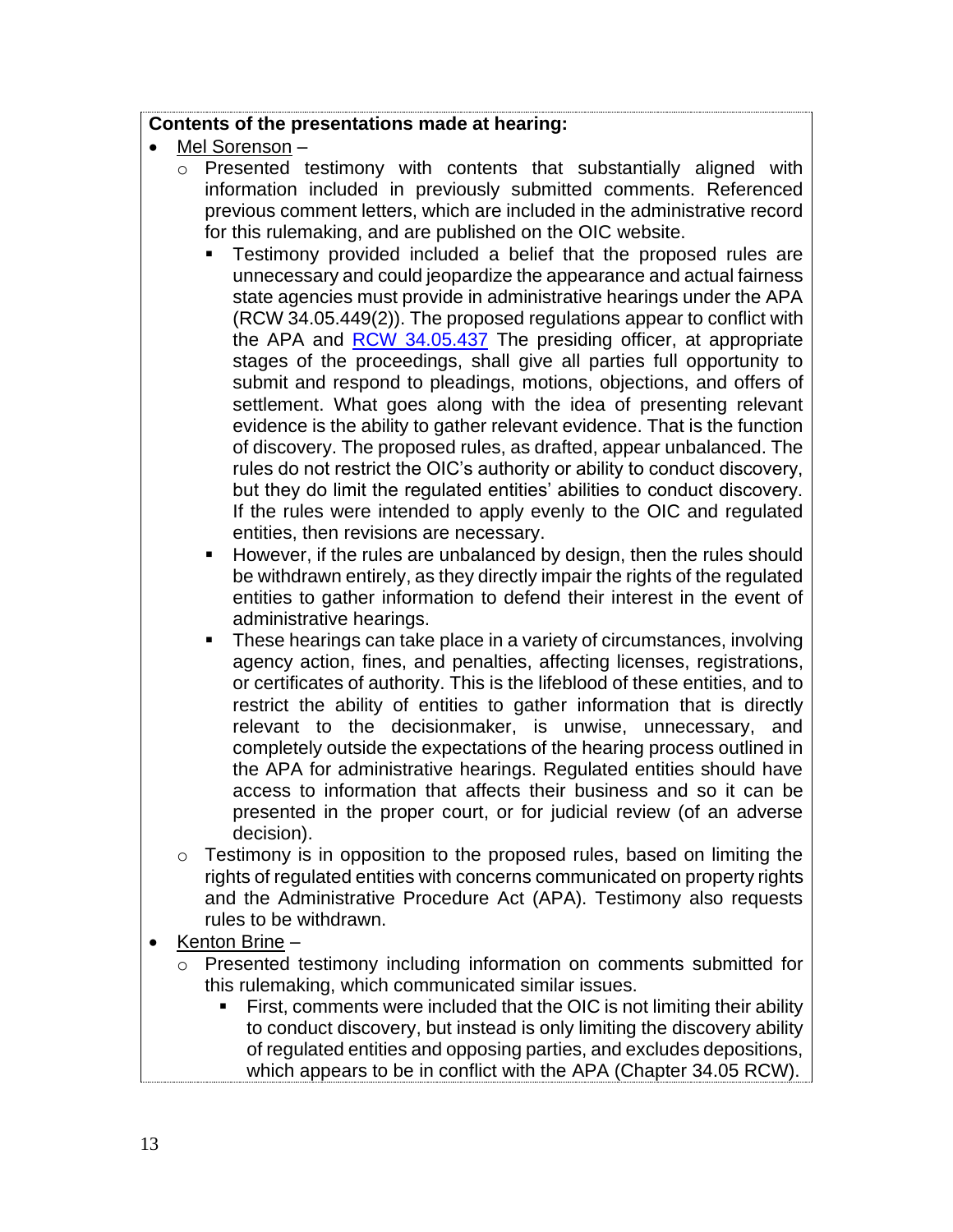- Second, the rules proposed by the OIC are unnecessary because OIC already possesses the ability to manage the parties in terms of discovery. See RCW 34.05.446(3) and WAC 284-02-070(2)(e)(i)- (iii).
- $\circ$  Testimony contemplated how consumers would benefit from this rule, or if it would lead to additional distrust of a state agency.
- o Testimony referred to comment letters that have been submitted opposing this rulemaking and should be included in the record and considered for this rulemaking.
- o Testimony concludes with opposition for this rulemaking.
- Bill Head
	- o Presented testimony with contents that substantially aligned with information included in previously submitted comments.
	- $\circ$  Testimony discussed legal issues such as the proposed regulations overriding the APA, and rulemaking beyond OIC's scope of authority.
		- **EXECT** Testimony mentioned the APA requires state agencies to provide an actual and appearance of fairness in administrative hearing processes. This rulemaking takes both of these away, the actual and appearance of fairness standards.
		- ▪ The rules proposed by the OIC are unnecessary because OIC already possesses the ability to manage the parties in terms of discovery. See, RCW 34.05.446(3) and WAC 284-02-070(2)(e)(i)- (iii).
	- $\circ$  Testimony is in opposition of the proposed rules.
- Noah Davis
	- $\circ$  Presented testimony with contents that substantially aligned with information included in previously submitted comments.
	- $\circ$  Testimony included that the proposed rule change cannot be saved by amendment.
	- o Testimony expanded on the following:
		- **The OIC has opted in to using the Office of Administrative Hearings**  and Administrative Law Judges to process cases, which falls under the APA jurisdiction.
		- **The rules of discovery under the civil rules, come into play with**  requests for discovery. Discovery is essential for every case in any court. Under the APA as it currently stands, and under the civil rules, the OIC can oppose or contest requests for discovery. A request for discovery which is not proper, OIC can move for a protective order before the ALJ. ALJ will balance the burden and benefit to determine whether discovery is necessary. This has been in place since 1930 and for over sixty years, to balance the competing needs of the parties.
		- already possesses the ability to manage the parties in terms of ■ The rules proposed by the OIC are unnecessary because OIC discovery. See, RCW 34.05.446(3) and WAC 284-02-070(2)(e)(i)- (iii).